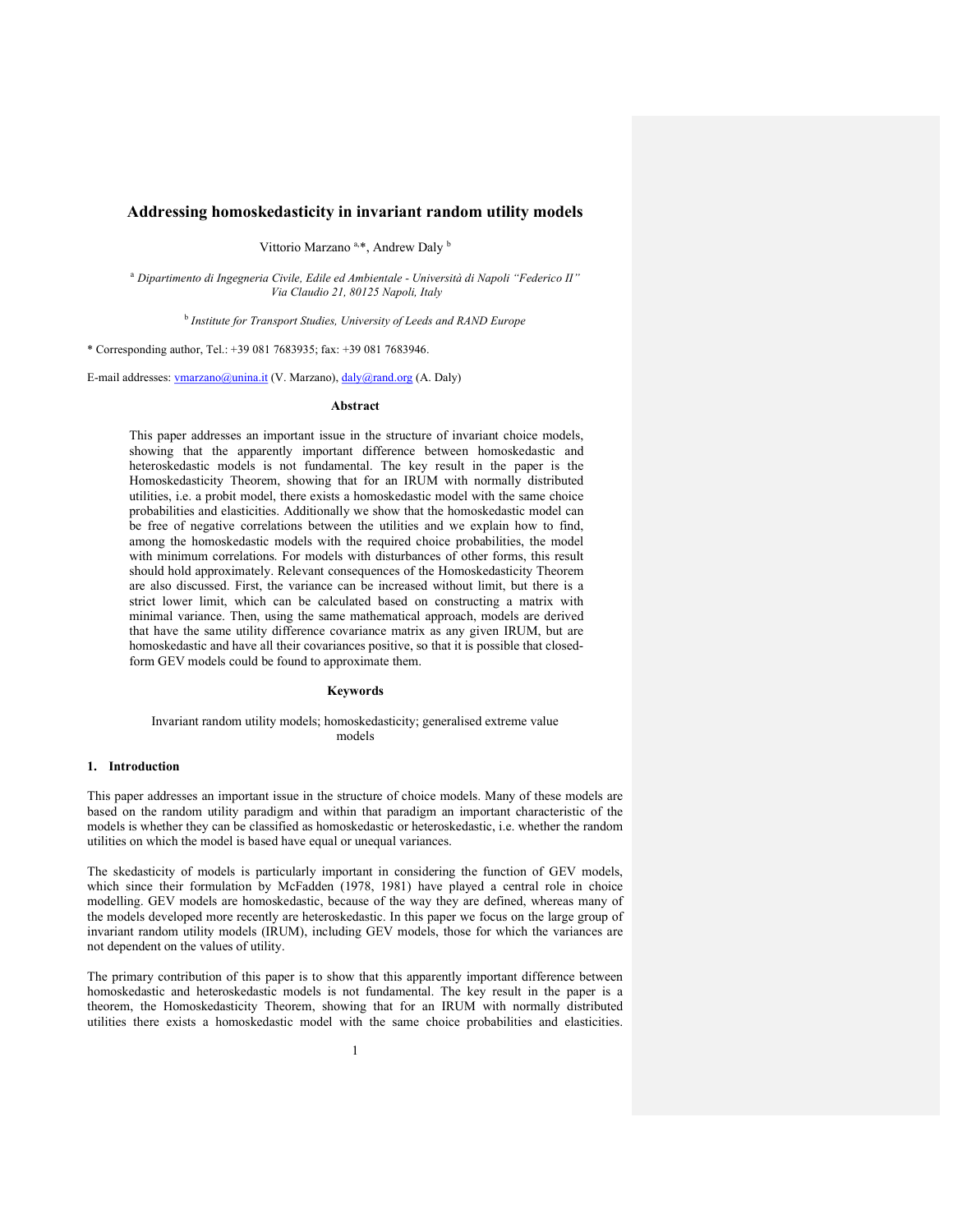Additionally we show that the homoskedastic model can be free of negative correlations between the utilities and we explain how to find, among the homoskedastic models with the required choice probabilities, the model with minimum correlations. For models with disturbances of other forms, this result should hold approximately.

Apart from uncovering an important property of choice models in general, the paper shows that the scope for modelling using homoskedastic models (e.g. GEV models) is less limited than may have been thought. GEV models are homoskedastic, with non-negative correlations between the utilities, so that being able to transform all IRUMs to have these properties opens the possibility for substitution or approximation of more complex models by GEV models which have computational advantages for both estimation and application. For example, the papers by Marzano and Papola (2008) and Marzano et al. (2013) make considerable progress in defining cross-nested logit models, which are in the GEV family, to fit most feasible correlation structures.

Formally, following Marschak (1960), we write the choice probabilities for a RUM with a finite choice set  $C_n$  for choice situation *n* as

$$
Pr{choice in situation n = c|C_n} = Pr{U_{cn} \ge U_{jn} \forall j \in C_n}
$$

where  $U_{in}$  gives the consumer's utility of alternative *j* in choice situation *n* and

$$
U_{jn} = V_{jn} + \epsilon_{jn}
$$

where  $V_{jn}$  is the analyst's approximation of the utility of alternative *j* in situation  $n$  and  $\epsilon_{in}$  is an error which includes that approximation as well as other decision-maker-related sources of randomness (Ben-Akiva and Lerman, 1985; Cascetta, 2009).

The covariance matrix of  $\epsilon_{in}$  across the alternatives will be denoted by  $\Sigma_n$ . Then we can define 'invariance' precisely by deeming a model to be invariant if  $\Sigma_n$  does not depend on  $V_{in}$  for any j (or any component of  $V_{in}$ ), i.e. using the 'strong' definition of invariance as set out by Daly (2007) and Ibáñez (2007). This notation will be used throughout the paper.

Section 2 of the paper discusses the ways in which heteroskedasticity affects different choice situations and how this can be eliminated. This is followed in Section 3 by a review of the relevant literature on the structure of choice models and on the relationship between IRUM and GEV models. Section 4 presents the main mathematical lemmata and theorems, while Section 5 summarises the findings.

### 2. Heteroskedasticity across choice situations

In a choice model, heteroskedasticity may arise because of heterogeneity in the variances of random residuals within a given choice situation and/or across choice situations. In addition, heteroskedasticity may also arise as a function of the systematic utility  $V_i$  of each alternative j, or some of its components: such heteroskedasticity with respect to the systematic component of utility is not covered in the present paper, which deals with models that are invariant in this respect, i.e. IRUM.

Initially, we will focus attention instead on heteroskedasticity (not arising from V) across choice situations, i.e.  $n$ : this type of variation can relate to the individual consumer and/or to the set of alternatives that are available and causes  $\Sigma_n$  to be different for different n. The main procedure that can be used to eliminate variation in  $\Sigma_n$  is scaling. For example, suppose we have a model in which the variance  $\sigma_n^2$  of  $\epsilon_{jn}$  depends on *n*, but not on *j*. Then if we write

$$
U'_{jn} = \frac{U_{jn}}{\sigma_n} = \frac{V_{jn}}{\sigma_n} + \frac{\epsilon_{jn}}{\sigma_n}
$$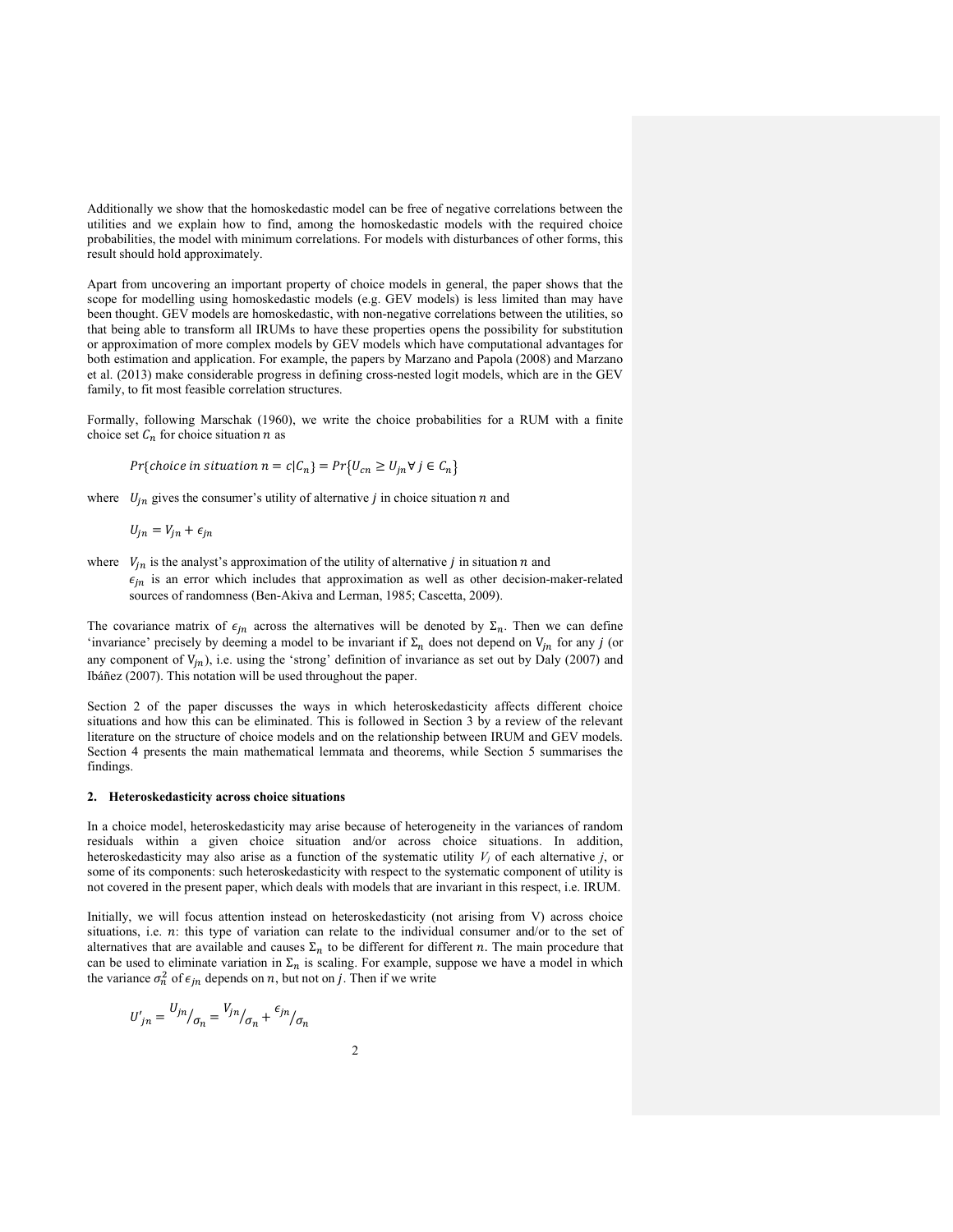we obtain a model which has the same ranking of preference, i.e. choice is unaffected, but which is homoskedastic. This procedure was applied by Daly and Zachary (1975) to achieve homoskedasticity in a binary choice model.

The context of this paper is not that of model estimation, where  $\sigma_n$  would be unknown, but of the theoretical properties of the model and its application once the model had been fully estimated. It is reasonable then to assume that  $\sigma_n$  is known and that we can make the scaling transformation as discussed. In addition, as pointed out by Marzano et al. (2013), there are choice contexts, such as route choice and activity-based modelling, in which the analyst may have prior expectations on covariances amongst alternatives before model estimation.

In models with multiple alternatives, where the variance of  $\epsilon_{jn}$  depends on both *j* and *n*, the application of scaling is less obvious. However, scaling can be applied to achieve uniformity in the variance of (say) alternative 1, or in the determinant of  $\Sigma_n$ , or some other appropriate measure. Because of this, we focus in the remainder of the paper on the issue of heteroskedasticity across the alternatives and we drop the subscript  $n$  accordingly.

Once heteroskedasticity across choice situations has been removed through scaling, we will focus attention on heteroskedasticity with respect to the alternatives, i.e. affecting the rows of  $\Sigma$ : this is the main topic of the paper and is covered in the following sections.

#### 3. Review of key literature

This section is devoted to a brief literature review, aiming at identifying the most relevant contributions related to the concepts of IRUM and of homoskedasticity.

For the purposes of the paper, two noteworthy classifications of IRUM are of interest, namely depending on:

- the hypotheses underlying the cumulative distribution function of the  $U_i \forall j \in \mathcal{C}$ . For instance, GEV models assume that the random part  $\epsilon$  of the utilities follows a Multivariate Extreme Value (MEV) distribution derived from a generating function complying with the requirements of the GEV theorem (McFadden, 1978), whilst the Probit model is based on a multivariate normal distribution and the Mixed Logit model is based on mixtures of normal (or lognormal etc.) and MEV distributions;
- the mathematical structure of the probability statement. IRUM may be closed-form or nonclosed-form models, depending on the availability of a closed-form probability statement, i.e. not requiring explicit integration (e.g. by simulation) for the calculation of choice probabilities. Whether or not a closed form exists depends on the form of the distribution of  $\epsilon$ .

Such classifications are mutually integrated in well-known common beliefs in the literature: for instance, GEV models are expected to be homoskedastic, invariant and closed-form, while heteroskedastic models are expected to be non-GEV and usually not closed form. In fact, in partial contrast with the above, some papers provide evidence that the class of GEV models is wider than expected with respect to the class of IRUM. Therefore, for the purposes of the paper, it is worth reviewing first the mathematical characterisations of GEV models, and then the relationship between GEV and IRUM.

GEV models represent so far the simplest and most effective class of IRUMs, thanks to some useful and intriguing properties. A set of sufficient conditions for the practical implementation of GEV models is given by McFadden's (1978) theorem, which allows us to obtain a GEV model from a homogeneous nonnegative function  $G(.)$  satisfying specific requirements, leading to an (apparently) closed form probability statement and to a Multivariate Extreme Value (MEV) distribution of random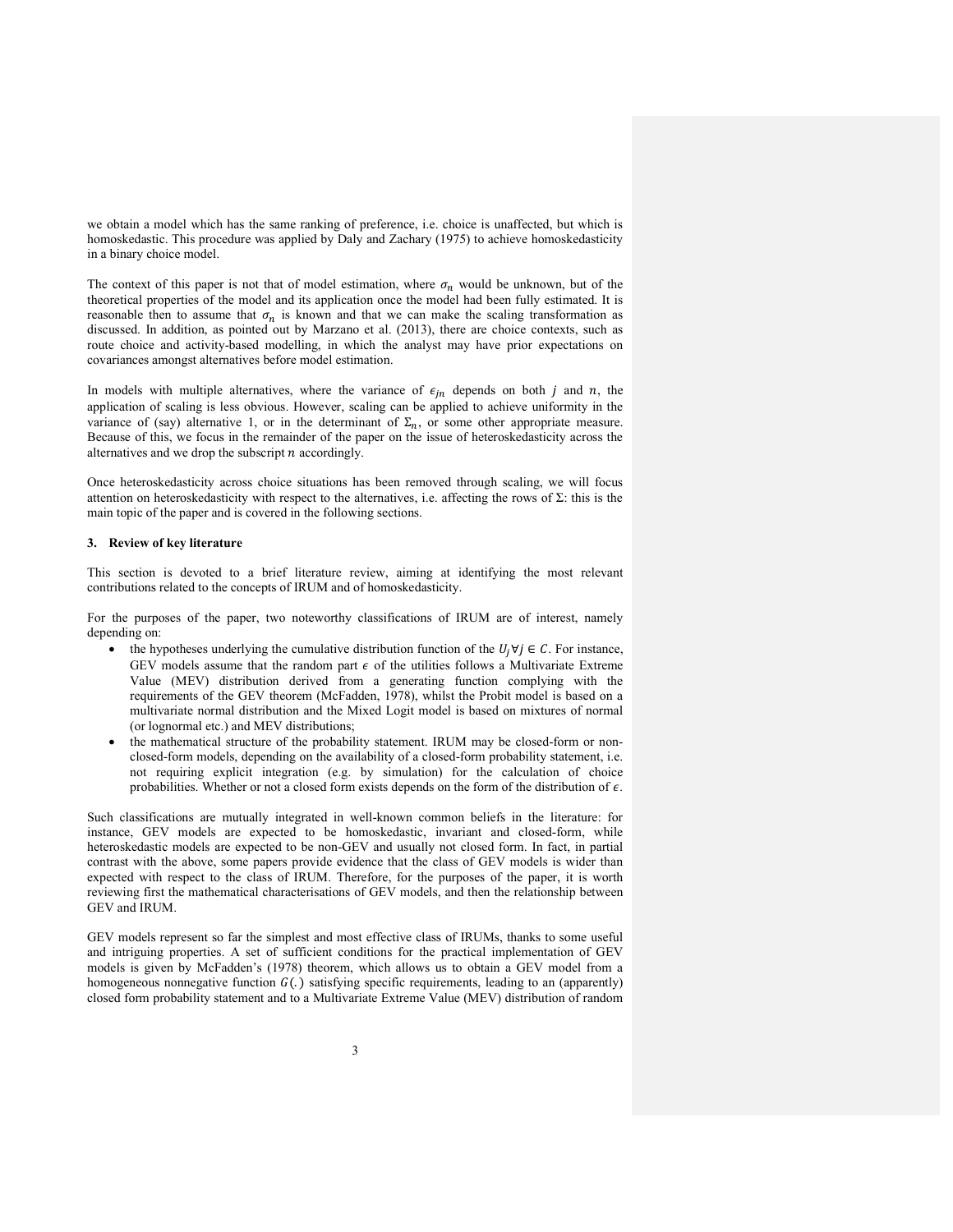residuals with homoskedastic<sup>1</sup> Gumbel marginals. Therefore, any GEV-genuine generating function  $G(.)$  leads to a homoskedastic model.

Smith (1984) proves that McFadden's conditions are also necessary to define the class of GEV generating functions. Ibáñez (2007), in the context of an exhaustive systematization of the consistency of probabilistic choice systems with random utility maximisation, reformulates the McFadden-Smith conditions by introducing a weaker condition on the mixed partial derivatives of the generating function.

Joe (2001) provided an exhaustive review of the statistical properties of the multivariate extreme value (MEV) distributions, based on the so-called Pickands' representation theorem (Galambos, 1987, theorem 5.4.3, p. 265). A remarkable outcome is that non-closed-form MEV distributions can be specified, therefore leading potentially to non-closed-form GEV models<sup>2</sup>. In that respect, it is worth underlining that neither the G function nor the F distribution of the McFadden (1978) theorem are required to exhibit a closed-form expression, i.e. allowing for non-closed-form GEV models is at least in principle consistent with McFadden's theorem requirements. Karlström (2003) showed the Pickands' representation of MEV distribution functions with Gumbel marginals to be consistent with the McFadden-Smith characterization of GEV models, and proposed a new GEV model (termed the PNL-L model) with a potentially non-closed generating function.

These suggestions and indications of the existence of non-closed-form GEV models raise a natural and quite relevant theoretical question: how general is the GEV class if compared to the IRUM class? Notably, since GEV models are inherently homoskedastic and since also heteroskedastic IRUM exist, answering such a question has implications also for the relationship between homoskedastic and heteroskedastic IRUM. A general characterization of the IRUM class is reported by Mattsson et al. (2014) and by Lindberg et al. (1995).

More specifically, Dagsvik (1995) proved that any IRUM probabilities<sup>3</sup> can be approximated through a GEV model. Specifically, given a vector of perceived utilities  $U = (U_1 ... U_l)$  with a joint probability density function  $f(y_1...y_j)$ , Dagsvik proves that the following joint cumulative distribution function:

$$
F(x_1...x_J) = \exp\left\{-E\left[\left(\sum_{k} e^{\frac{U_k - x_k}{a}}\right)^{a^2}\right]\right\} =
$$
  
= 
$$
\exp\left\{-\int_{y_1=-\infty}^{+\infty} \dots \int_{y_n=-\infty}^{+\infty} \left(\sum_{k} e^{\frac{y_k - x_k}{a}}\right)^{a^2} f(y_1...y_J) dy_1...dy_J\right\}
$$

is an MEV distribution approximating, as  $a \rightarrow 0$ , the choice probabilities provided by the IRUM based on  $U$ . Therefore, since the GEV class is dense in a mathematical sense within the IRUM class, any heteroskedastic IRUM might be approximated through a homoskedastic model. Anyway, practical consequences of Dagsvik's generating functions (e.g. what sorts of model are actually

<sup>&</sup>lt;sup>1</sup> Notably, McFadden (1978) does not state explicitly the homoskedasticity of the GEV models. However, thanks to the homogeneity of the generating function  $G(.)$ , the marginal distribution of a single random residual  $\epsilon_j$  may be obtained from the joint MEV distribution  $F(\epsilon) = \exp(-G[\exp(-\epsilon)])$  as  $F_j = \exp(-a_j \exp(-\epsilon_j)) =$  $exp(- exp(-\epsilon_j + log a_j))$ . In this expression,  $a_j = G(0, ..., 1, ...)$  is a location parameter enabling different mean values among random residuals, but (see page 578 of McFadden (1978)) not affecting the variance of the marginal random residuals.

<sup>&</sup>lt;sup>2</sup> See the generating function before the statement of the theorem on p. 181 in Joe (2001).

<sup>&</sup>lt;sup>3</sup> Notably, the characterisation of invariant RUM is not explicitly stated in Dagsvik (1995), even though it might be considered necessary in the light of his assumption A.1 (p. 91).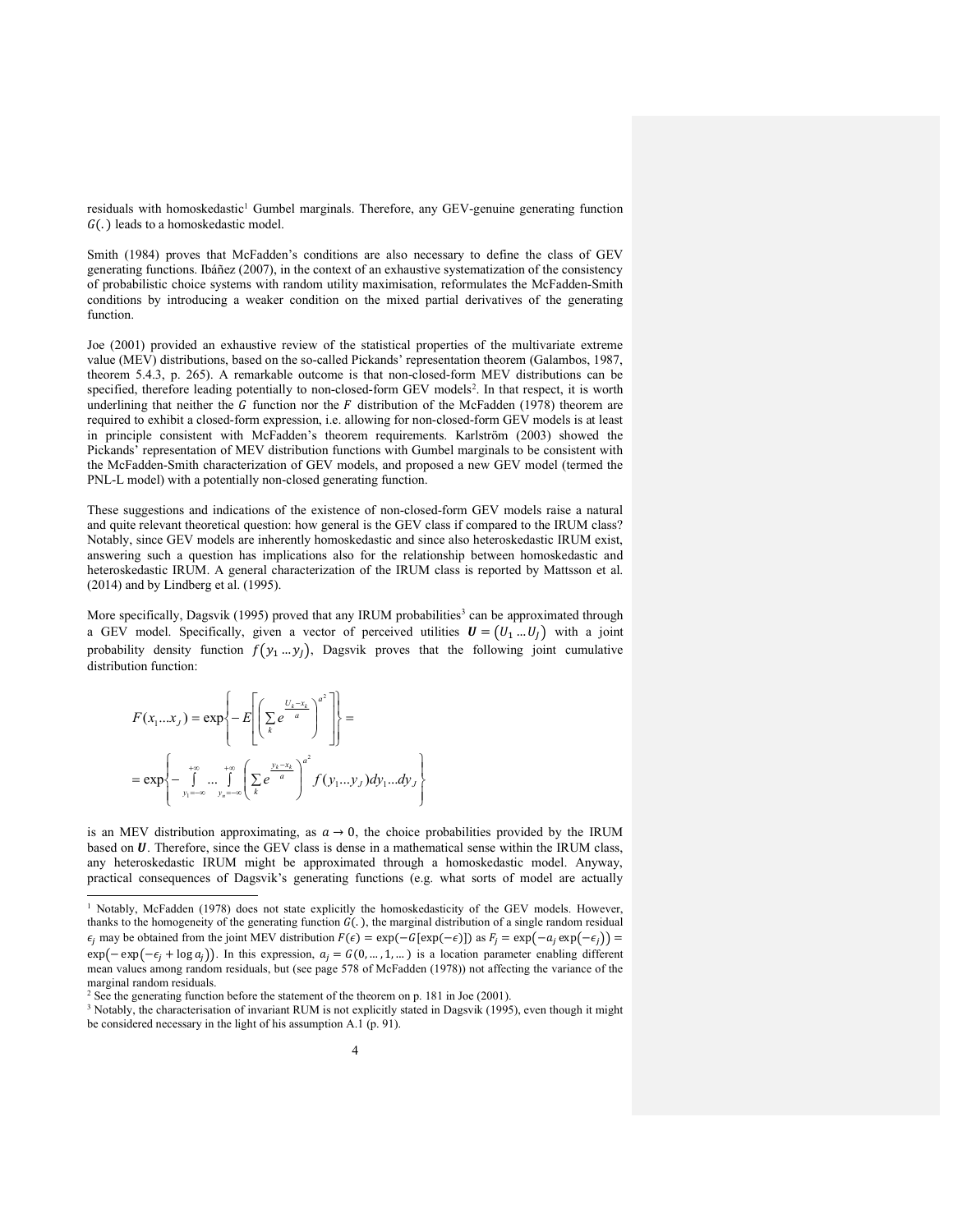obtained from such approximations) have not been explored yet in the literature. More recently, Fosgerau et al. (2013), in the context of establishing a general framework for the choice probability generating functions, review the role of RUM with multivariate extreme value distributed utilities and provide a slight generalisation of the Dagsvik result.

Daly (2007) shows that additive IRUMs defined by utility distributions meet McFadden's GEV theorem requirements and therefore 'are' (homoskedastic) GEV models. This finding is based on a function  $H$  which is a multi-dimensional integral over the utility space, which is shown to exist, and which can be exponentiated to get a McFadden GEV function. In particular, it allows proof that the homogeneity condition on the generating function  $G$  is equivalent to the assumption of model additivity. Therefore, a non-closed  $H$  function, respecting the assumption of additivity, can be chosen to meet McFadden's assumptions. This result has a twofold implication: firstly, it implies again that all IRUM are equivalent to homoskedastic models (e.g. an invariant Heteroskedastic Extreme Value model would be in fact equivalent to a homoskedastic GEV model, though not, of course, of closed form); secondly, it is possible to have non-closed-form GEV models.

It is therefore worth looking for a different viewpoint able to support these tenets and to find in practice the homoskedastic equivalent of a given heteroskedastic IRUM. This point will be made more explicit in the following section, where it will be explored from a new and different standpoint.

### 4. The Homoskedasticity Theorem

In this section we prove the Homoskedasticity Theorem which is the central result of the paper and follow up with results on the minimum variance of utilities and the possibility of making all the covariances positive. First, however, we establish a lemma concerning IRUM.

### 4.1 Potential for equivalent models

In sections 1 and 2 above we discussed models defined by the fundamental IRUM formula for each alternative *i* 

$$
U_j = V_j + \epsilon_j
$$

This model may be transformed by adding further components

$$
U_j = V_j + V_0 + \epsilon_j + \epsilon_0
$$

where  $V_0$  is a fixed value and  $\epsilon_0$  is a random value. Provided  $V_0$  and  $\epsilon_0$  do not vary across the alternatives, the model is essentially unchanged by the addition of these components, in the sense that the order of preference of the alternatives and hence the choice probabilities are unchanged.

The fact that the addition of a constant value  $V_0$  does not change the model is well known and can be considered to be part of the specification of RUM, following Marschak (1960). However, the addition of a random term is less familiar but also has no impact on the choices. In this paper we exploit this possibility extensively, choosing  $\epsilon_0$  to have specific patterns of correlation with  $\epsilon_j$  to change the variance and covariance of  $U$  but without changing the choice probabilities or elasticities.

The choice probabilities of the model are essentially defined by specifying a matrix  $\Omega$  of utility differences. It may be noted that the covariance matrix  $\Sigma$  of the utilities has  $\frac{1}{2}J(J+1)$  degrees of freedom, if there are *J* alternatives, while the matrix of utility differences has  $\frac{1}{2}J(J-1)$  degrees of freedom, i.e. *J* fewer. Within these *J* degrees of freedom, which do not affect the choice probabilities, there is considerable scope for changing the specification.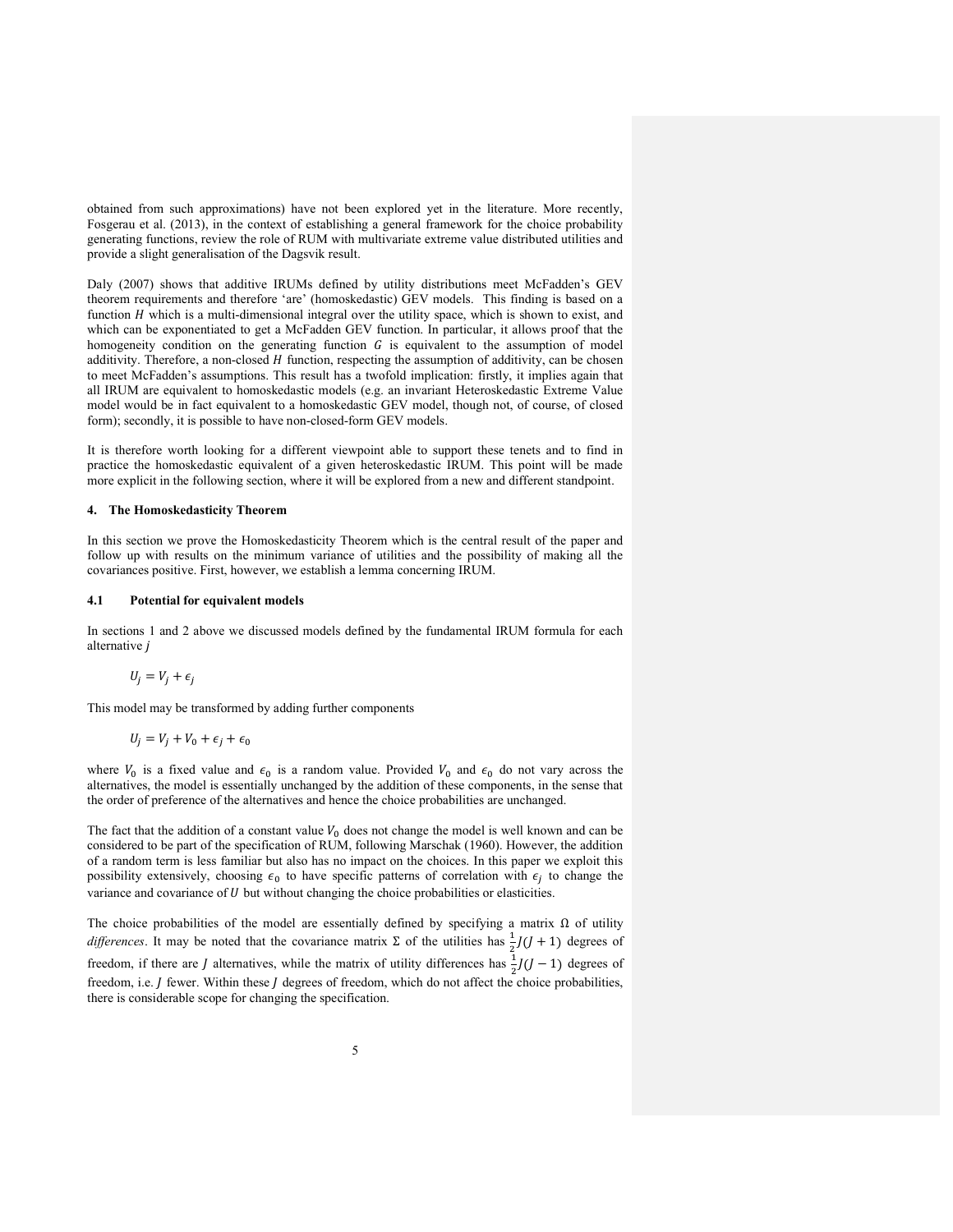For example, a common procedure, following Daganzo (1979), is to choose one alternative (e.g. alternative 1) as the base and to set  $V_0 = -V_1$ ,  $\epsilon_0 = -\epsilon_1$  (so that  $U_1 = 0$ ). This transformation reduces the dimensionality of the problem for processing in a number of contexts. However, this freedom can be exploited in other ways to achieve other objectives. Let  $S(\Sigma)$  be the set of matrices that yield the same choice probabilities as  $\Sigma$ .

Starting from these premises, Daly (2001) explored the possibility of finding within  $S(\Sigma)$  a covariance matrix  $\Sigma_h$  that was homoskedastic. Let  $H(\Sigma) \subseteq S(\Sigma)$  be the set of such matrices, if they exist. The following Homoskedasticity Lemma characterises any such matrices.

A homoskedastic utility covariance matrix giving the same covariance matrix of utility differences as Σ has the form

$$
\Sigma_h = \begin{bmatrix} k & k - \frac{\delta_{12}}{2} & \dots & k - \frac{\delta_{1J}}{2} \\ k & \dots & k - \frac{\delta_{2J}}{2} \\ \dots & \dots & \dots \\ k & k \end{bmatrix}
$$

where  $\delta_{jk} = \sigma_j^2 + \sigma_k^2 - 2\sigma_{jk}$  $\sigma_j^2$  gives the variance of  $\epsilon_j$  and  $\sigma_{jk}$  the covariance of  $\epsilon_j$  and  $\epsilon_k$ , i.e. these are the elements of Σ and  $k$  is the homoskedasticity parameter.

Proof of the lemma follows from simply writing down the conditions that such a matrix must satisfy.

It will be useful in the remainder of the paper to refer to the property that the covariance matrix of a random vector is positive definite, in the absence of linear dependence between the components of the vector. Of course, this property still applies if the random vector is constructed by adding a single random number to a random vector.

For example, it is essential that  $\Sigma_h$  should be positive semi-definite to maintain a real-valued model and indeed it should be positive definite to maintain a non-degenerate model. Because of the condition for covariance matrices, this will be the case if it is created by adding a real-valued  $\epsilon_0$  to the utilities, but it is not immediately obvious from its form that  $\Sigma_h$  is positive (semi-)definite. Daly (2001) gave the necessary condition  $k > \max(\delta_{jk})/4$ , but also gave a simple example showing that this condition is not sufficient.

The number of degrees of freedom in  $\Sigma_h$  is  $\frac{1}{2}J(J-1) + 1$ , i.e. this matrix covers the space of utility differences (as is clear from the construction of  $\delta$ ) plus the additional degree of freedom given by k, which does not affect the utility difference distribution.

In the following section we establish that, for models with normally-distributed utilities, positive definite matrices of this form can be created by appropriate specification of  $\epsilon_0$ . It is clear that if such a matrix can be found, further matrices in  $H(\Sigma)$  can be developed with larger values of k by increasing the variance of  $\epsilon_0$ , e.g. by adding a further independent random component. However, reduction of the variance of  $\epsilon_0$  is possible only down to the limit of zero, beyond which point we no longer have a real-valued model, which suggests that there might be a minimum value of  $k$ . This issue is discussed in section 4.3 below.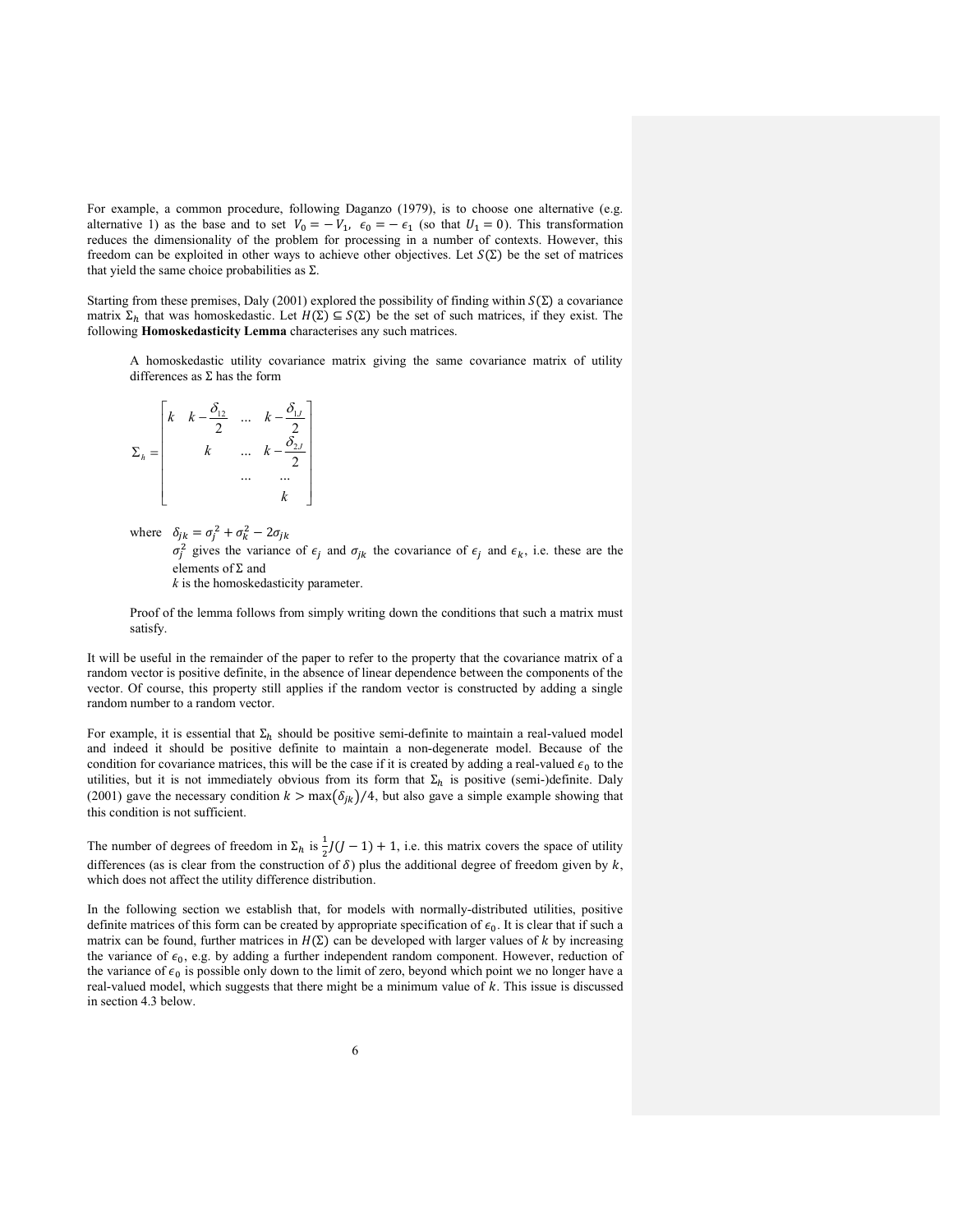#### 4.2 The Homoskedasticity Theorem

We prove the following theorem.

For a non-degenerate IRUM with normally-distributed utilities (i.e. a Probit model), there exists a homoskedastic IRUM that gives the same choice probabilities and elasticities.

The proof consists of constructing a real random variable  $\epsilon_0$  that is added to the utilities of the original IRUM to make their covariance heteroskedastic. Because we are adding the same value to all the utilities the choice probabilities remain constant, as do their derivatives, i.e. the elasticities are also constant.

Let  $\Sigma$  be the covariance matrix of  $\epsilon$ , i.e. giving the covariance of  $\epsilon_j$  over the alternatives j for a non-degenerate IRUM. Let Λ be the Cholesky decomposition of Σ, i.e. the unique lower triangular matrix such that  $ΛΛ<sup>T</sup> = Σ$ . We know that Λ exists because Σ is positive definite, being the covariance matrix of the utilities of a non-degenerate model. We may then define normally distributed variables  $\eta$  to have the same covariance matrix as  $\epsilon$  by

$$
\eta_j = \sum_{k=1}^j \lambda_{jk} \xi_k
$$

where  $\lambda_{jk}$  are the elements of  $\Lambda$  and

 $\xi_k$  are independent standard normal variables.

Let  $\sigma_j$  be the diagonal elements of  $\Sigma$ , i.e. the variance of  $\eta_j$ . Define coefficients  $\beta$  for each alternative recursively:

$$
\beta_1 = \frac{\sigma_1}{2\lambda_{11}}
$$
  

$$
\beta_j = \frac{(\sigma_j - \sum_{k=1}^{j-1} \beta_k \lambda_{kj})}{2\lambda_{jj}}, \text{ for } j > 1
$$

These definitions imply that  $\sigma_j = 2 \sum_{k=1}^j \beta_k \lambda_{kj}$ .

Consider  $\epsilon_0 = -\sum_{j=1}^{J} \beta_j \xi_j$ . We find that

$$
var(\epsilon_0) = \sum_{j=1}^{J} \beta_j^2 = k
$$
, say  

$$
covar(\epsilon_0, \eta_j) = covar(-\sum_{j=1}^{J} \beta_j \xi_j, \sum_{k=1}^{j} \lambda_{jk} \xi_k) = -\sum_{k=1}^{j} \beta_k \lambda_{kj} = -\frac{1}{2}
$$

Define  $\epsilon_j^* = \epsilon_j + \epsilon_0$ . Then

$$
var(\epsilon_j^*) = var(\epsilon_0) + var(\epsilon_j) + 2covar(\epsilon_0, \epsilon_j) = k + \sigma_j + 2covar(\epsilon_0, \epsilon_j)
$$

 $rac{1}{2}$  $\sigma_j$ 

Because  $\epsilon$  is assumed to be normally distributed,  $\eta = \epsilon$  is the unique vector with covariance matrix  $Σ$ , so that

$$
var(\epsilon_j^*) = k + \sigma_j + 2covar(\epsilon_0, \eta_j) = k
$$

This is constant and the model defined by  $\epsilon^*$  is therefore homoskedastic. Because of its construction it has choice probabilities equal to the model defined by  $\epsilon$ , proving the theorem.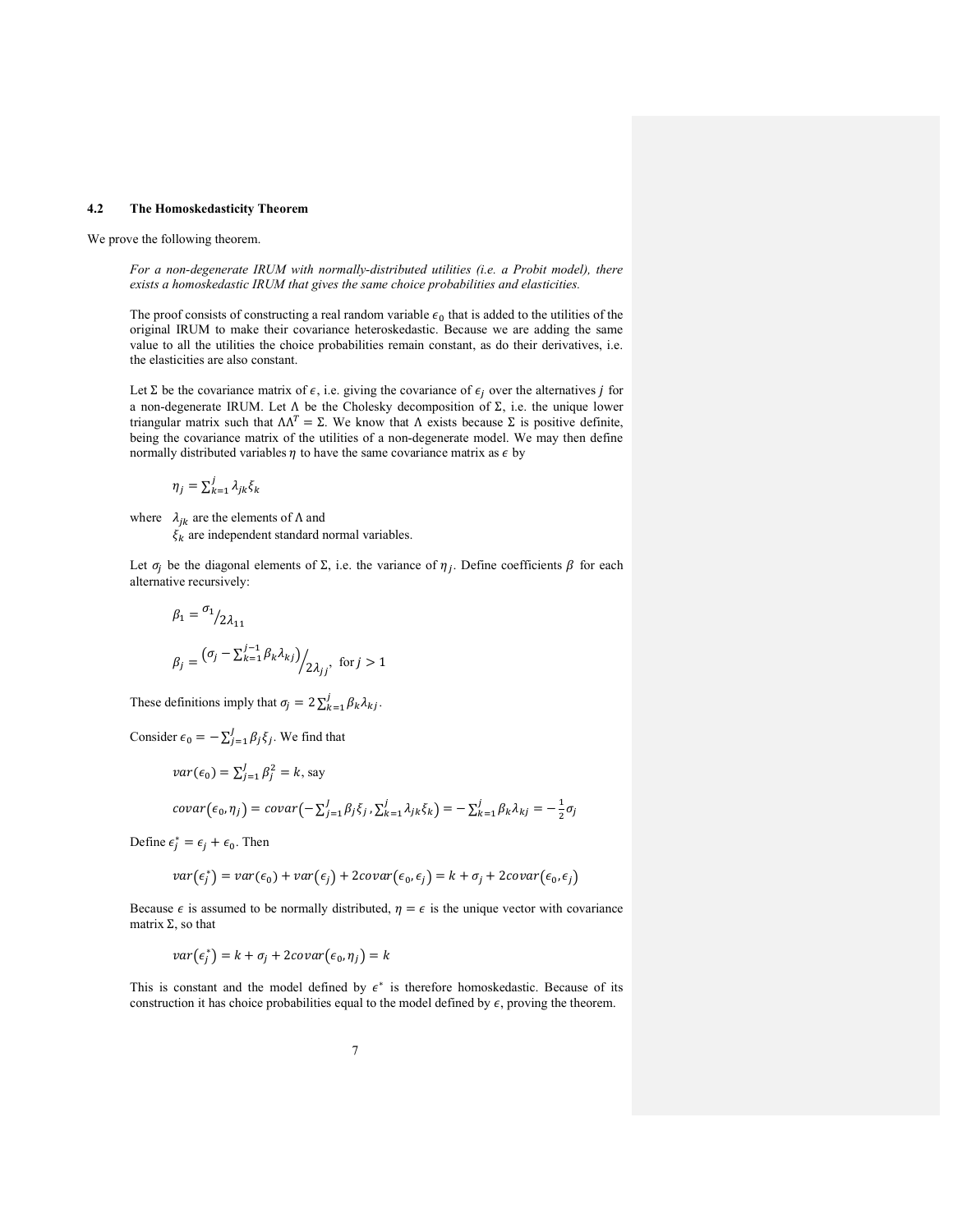It may be noted that the only reliance on the normality of  $\epsilon$  is in calculating its covariance with  $\epsilon_0$ . When the model is not based on normal disturbances, the representation by Cholesky components is only approximate and the covariance calculation and homoskedasticity finding are therefore also only approximate.

The value of k that is obtained, i.e.  $\sum_{j=1}^{J} \beta_j^2$ , is well-defined but is not a characteristic of  $\Sigma$ . In fact, if we apply the procedure to the transformed matrix, we obtain a different value of  $k$ . It is therefore worth enquiring whether there are specific values of  $k$  that are more useful than others and this is the subject of the Section 4.3.

To obtain the off-diagonal elements of the utility covariance matrix of the transformed model, we calculate

$$
covar(\epsilon_j^*, \epsilon_k^*) = covar(\epsilon_j, \epsilon_k) + var(\epsilon_0) - covar(\epsilon_0, \epsilon_j) - covar(\epsilon_0, \epsilon_k)
$$

$$
= \sigma_{jk} + k - \frac{1}{2}\sigma_j - \frac{1}{2}\sigma_k = k - \frac{1}{2}\delta_{jk}
$$

with  $\delta_{jk}$  defined as in section 4.1. The matrix of utility variances of the transformed model is thus exactly of the form required in section 4.1. Additionally, because of the construction of  $\epsilon^*$ , we know that the matrix is positive semi-definite and, in the absence of linear dependence, positive definite.

### 4.3 Minimum-variance models

The parameter  $k$  appears as a positive value in all the cells of the matrix in 4.1. Given that  $k$  can simply be increased without limit, by adding an independent random variable to all the utilities, it is interesting to ask the questions

- what is the minimum value of  $k$  that is consistent with a real or non-degenerate model?
- what is the minimum value of  $k$  that ensures that all of the off-diagonal elements in the matrix are non-negative?

The second question arises in the context of approximation of models by GEV near-equivalents, which require homoskedasticity and non-negative correlation of utilities.

In the Appendix, it is shown that, for matrices with the structure of  $\Sigma_h$ , we can write the determinants as

$$
\det \Sigma_h = a.k + b
$$

and that, in this equation,  $a > 0$ . There is then a minimum value of k for which one of the subdeterminants of  $\Sigma_h$  is zero, noting that the relevant sub-matrices have the same structure as  $\Sigma_h$ . Then, by the Jacobi-Sylvester criterion, the matrix  $\Sigma_h$  is positive definite for all values of k greater than this minimum.

Define the vector 1 to have all its elements 1 and to be of length *J*. Then for a random vector  $\epsilon$  with non-degenerate covariance matrix Σ we can calculate a random variable

$$
\zeta = (\Sigma^{-1} \mathbf{1})^T \epsilon = \sum_k \sum_h \tau_{kh} \epsilon_k
$$

where  $\tau$  are the elements of  $\Sigma^{-1}$ . This variable  $\zeta$  has the following simple variance formula

$$
var(\zeta) = (\Sigma^{-1}1)^T \Sigma (\Sigma^{-1}1) = 1^T \Sigma^{-1}1 = z
$$
, say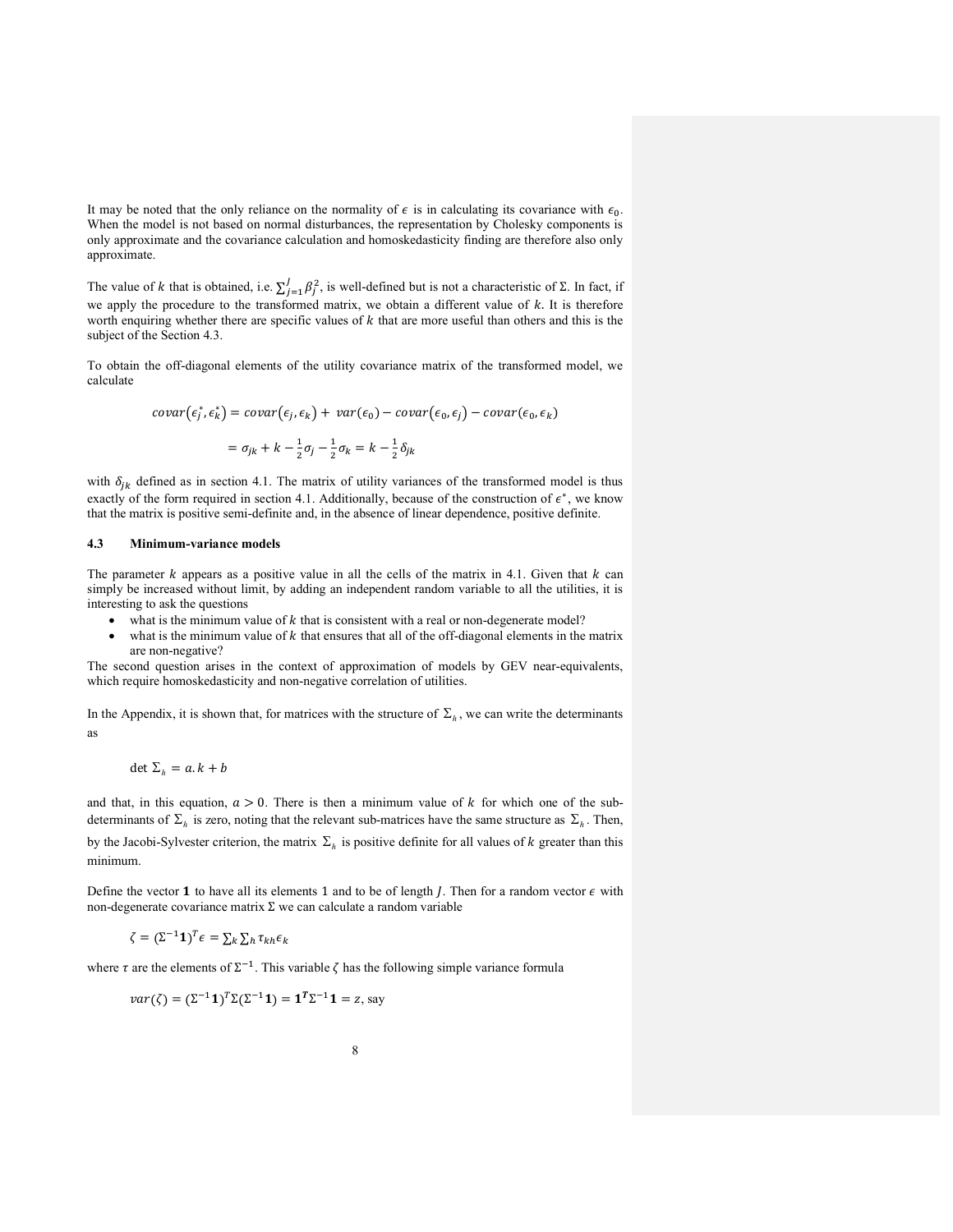where z is the sum of the elements of  $\Sigma^{-1}$ . It must be the case that  $z > 0$ , because  $\Sigma^{-1}$  is positive definite. We can also calculate

$$
covar(\zeta,\epsilon_j)=\sum_k\sum_h\tau_{kh}\sigma_{kj}=1
$$

where  $\sigma$  are the elements of  $\Sigma$ , the equality to 1 following because  $\tau$  are simply the elements of the inverse matrix. Because of this uniform covariance, adding any multiple of  $\zeta$  to the utilities preserves the skedasticity of the model. Thus if the model has been adjusted to be homoskedastic, using the procedures of the Theorem, we may investigate the maximum value of a scalar  $\mu$  for which we can subtract  $\mu\zeta$  from the utilities of the model while retaining definiteness. We calculate

$$
var(\epsilon_j - \mu \zeta) = \sigma_{jj} + \mu^2 z - 2\mu
$$
  
covar $(\epsilon_j - \mu \zeta, \epsilon_k - \mu \zeta) = \sigma_{jk} + \mu^2 z - 2\mu$ 

With respect to  $\mu$ , these values are minimised when  $\mu = 1/z$ , giving

$$
var(\epsilon_j - \mu \zeta) = \sigma_{jj} - 1/z
$$

$$
covar(\epsilon_j - \mu \zeta, \epsilon_k - \mu \zeta) = \sigma_{jk} - 1/z
$$

In a homoskedastic model,  $\sigma_{ij}$  is constant and this value of  $\mu$  therefore gives a limit to the variance in the model, below which it cannot be reduced. Choosing this specific value may not be suitable because it may give a singular matrix, but there is a smaller value of  $\mu$  that will give a positive definite matrix, because there is a minimum value of  $k$  above which positive definiteness is guaranteed. In any case, we may wish to choose a smaller value, to ensure that the covariances are positive and therefore that the model can be approximated by a GEV model. Clearly, the covariances can be made non-negative by appropriate choice of  $\mu$ , since  $\mu^2$  appears with a positive coefficient in the covariance formula above.

We conclude that it is possible to adjust a Probit model to be homoskedastic, non-degenerate and to have all of its covariances non-negative. Within those constraints, it may be possible to minimise the variance.

### 5. Summary of the main findings and research perspectives

This paper has primarily been motivated by the findings of various researchers that the GEV and IRUM paradigms overlap to a much greater extent than has previously been apparent in the literature. An important question suggested by these findings is how inherently homoskedastic and apparently closed-form GEV models can possibly mimic the wide range of potentially heteroskedastic and/or non-closed-form IRUM models.

The first conclusion of the paper is that heteroskedasticity across choice situations can often be eliminated simply by scaling the utilities. It then suffices to consider heteroskedasticity between alternatives. Moreover, the same simple scaling also brings some RUM models – where the only dependence of the random utility component on the non-random component is in adjusting the variance – into the IRUM class.

It is generally known that it is the matrix of utility differences (dimension  $\frac{1}{2}J(J-1)$ ) rather than the matrix of utilities (dimension  $\frac{1}{2}J(J+1)$ ) that is fundamental to RUM. Within the additional J dimensions of utility variation, effectively arbitrary, there may well be models that are homoskedastic, even if an initial model is heteroskedastic.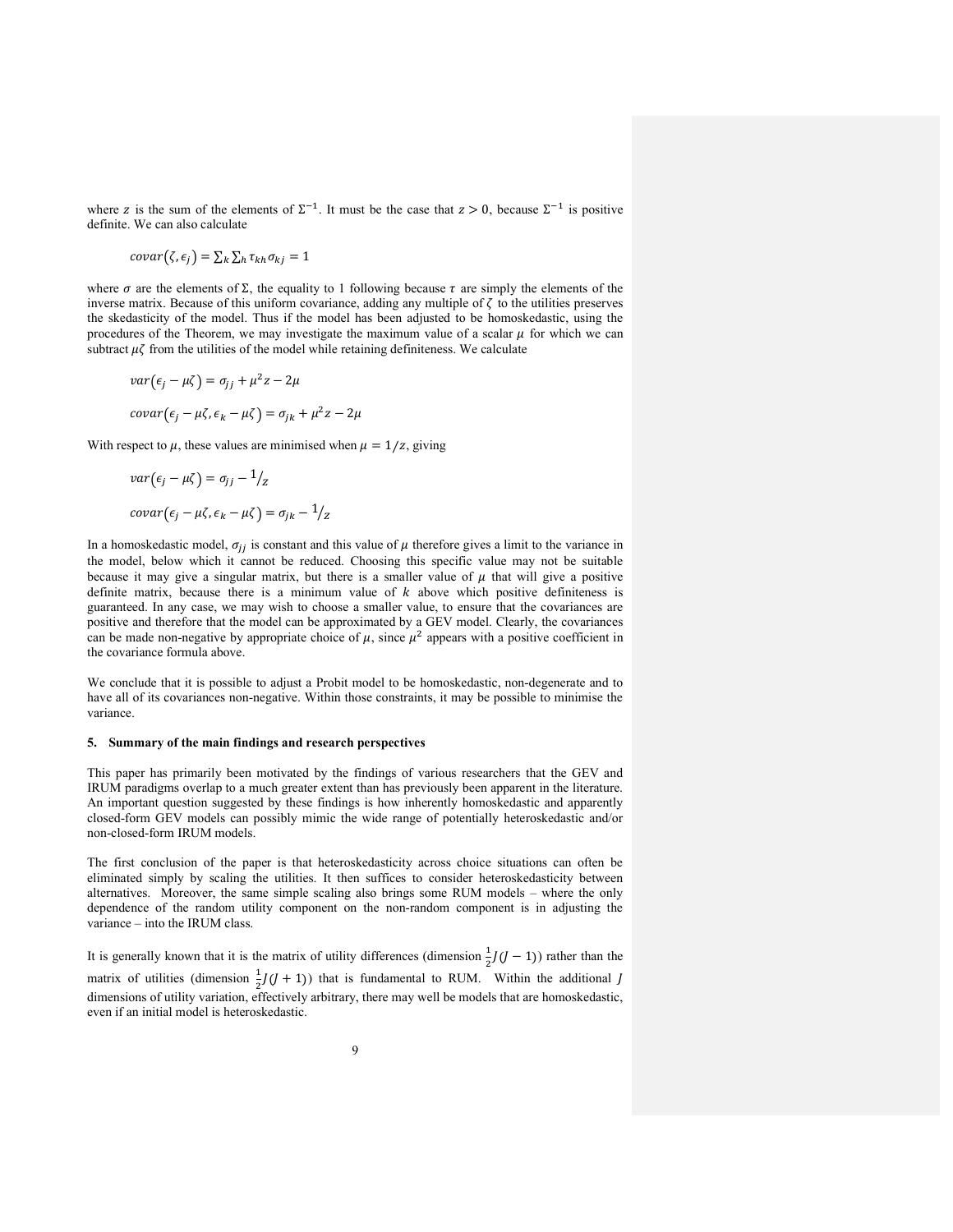In the central result of the paper, the Homoskedasticity Theorem is proved: given an IRUM, it is always possible to construct a Probit IRUM that has a homoskedastic matrix of covariance of the alternative utilities and the same covariance matrix of utility differences as the original model. If the original model is Probit, the correspondence of the old and new models is exact, otherwise it may be approximate. The new model is constructed from the old model by manipulation of the Cholesky decomposition of the covariance matrix, the construction process ensuring that the new model is strictly real, eliminating the issue present in previous work by Daly (2001), but retaining the matrix structure of that work.

Relevant consequences of the Homoskedasticity Theorem are then discussed. First, the variance can be increased without limit, but there is a strict lower limit, which can be calculated based on constructing a matrix with minimal variance. Then, using the same mathematical approach, models are derived that have the same utility difference covariance matrix as any given IRUM, but are homoskedastic and have all their covariances positive, so that it is possible that closed-form GEV models could be found to approximate them. When the equivalence is exact, this means that homoskedastic models can be substituted for heteroskedastic models, without changing coefficient values, elasticities or willingness-to-pay estimates.

In summary, the importance of the Homoskedasticity Theorem is first to remove an important reservation concerning work such as Dagsvik (1995) and Daly (2007) who suggest GEV equivalence for many heteroskedastic models. This paper explains how such an equivalence can occur. Second, this paper gives further motivation to the search for explicit and preferably closed-form GEV models that are equivalent to or closely approximate IRUM, e.g. in the work of Marzano et al. (2013). Given the findings of the present paper, the target for that work can be extended from homoskedastic models to all or most IRUM. Should acceptable equivalent closed-form GEV models be found for IRUM, the gains to modelling practice would be substantial, because of the much greater speed associated with closed-form model calculations.

Finally, we hope to have advanced the understanding of choice modelling in a difficult area.

#### Acknowledgment

The authors would like to thank J. Nicolás Ibáñez for helpful comments and suggestions on earlier versions of the paper. The authors remain responsible for remaining errors and interpretations. The comments of three anonymous referees have also helped us to improve the clarity and precision of the paper.

This research was funded partially by a research grant from the University of Napoli "Federico II" (Italy) for a visit by the first author to the Institute for Transport Studies, University of Leeds (UK).

#### References

Ben-Akiva, M., Lerman, S.R. (1985) Discrete choice analysis: theory and application to predict travel demand, MIT Press, Cambridge, MA

Cascetta, E. (2009) Transportation systems analysis: models and application, 2nd Edition, Springer.

Daganzo, C. (1979) Multinomial Probit - The Theory and its Application to Demand Forecasting, New York: Academic Press.

Dagsvik, J.K. (1995) How large is the class of generalised extreme value models? Journal of Mathematical Psychology, 39, pp. 90-98.

Formatted: English (United Kingdom)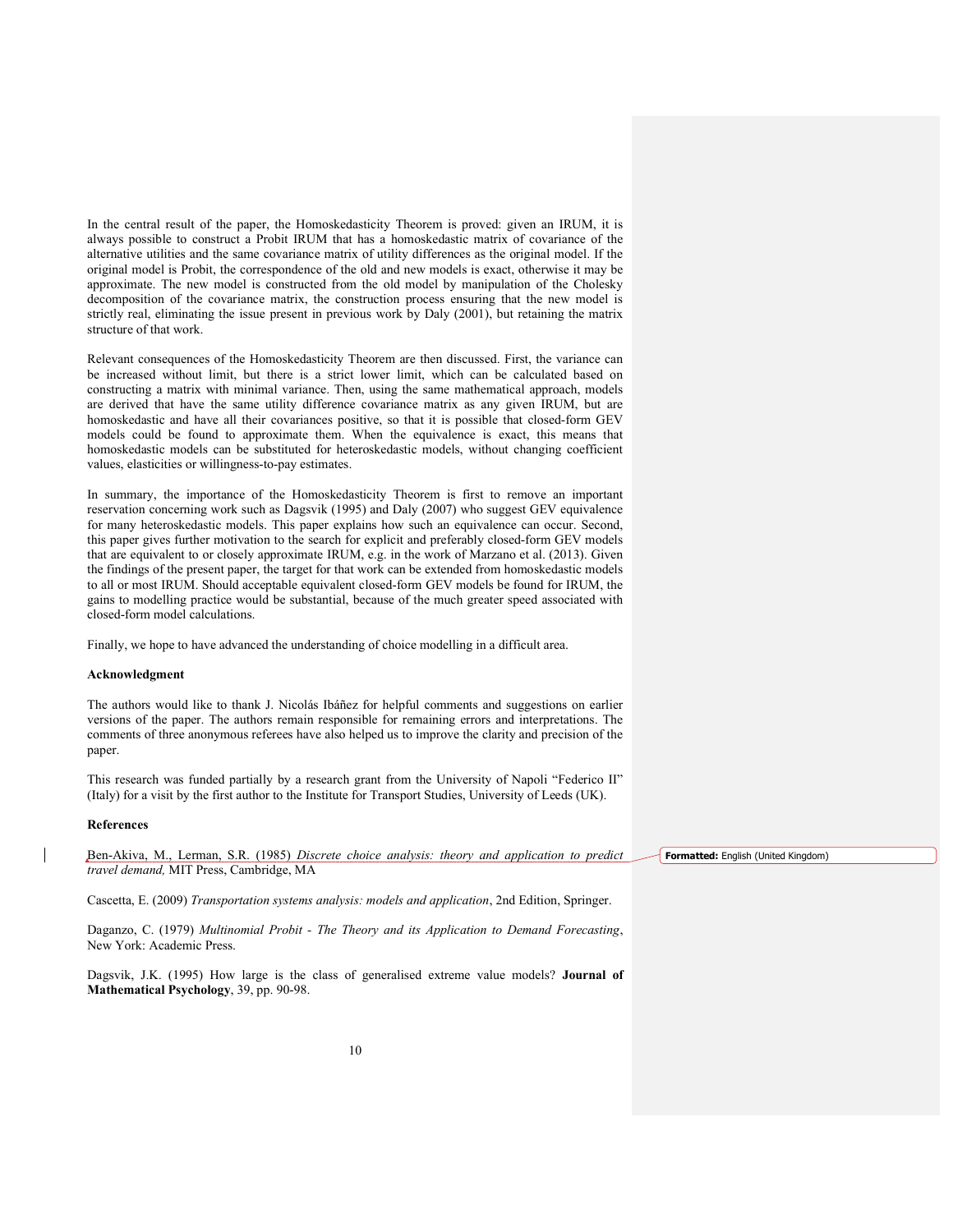Daly, A. (2001) Independence, homoskedasticity and existence in random utility models. ITS Working Paper 557, Institute for Transport Studies, University of Leeds.

Daly, A. J. (2007) Properties of Random Utility Models of Consumer Choice, Ch. 14 of Mathematics in Transport, ed. B. Heydecker, Elsevier.

Daly, A.J. and Zachary, S. (1975) Commuters' Values of Time, Report T55, Local Government OR Unit, Reading, England.

Fosgerau M., McFadden D. and Bierlaire M. (2013) Choice probability generating functions, The Journal of Choice Modelling, vol. 8, 1-18.

Galambos, L. (1987) Asymptotic theory of extreme order statistics, Second edition, Wiley.

Ibáñez, J. N. (2007) On the compatibility of probabilistic choice systems with random utility maximisation. ITS Working Paper 592, Institute for Transport Studies, University of Leeds.

Joe, H. (2001) Multivariate extreme value distributions and coverage of ranking probabilities. Journal of Mathematical Psychology, 45, pp. 180-188.

Karlström, A. (2003) Developing Generalized Extreme Value Models Using the Pickands' Representation Theorem: theory and applications. Working Paper, Infrastructure and Planning, Royal Institute of Technology, Stockholm, Sweden.

Lindberg P.O., Eriksson E.A. and Mattsson L.-G. (1995) Invariance of achieved utility in random utility models. Environment & Planning A,  $27(1)$ ,  $121-142$ .

Marschak, J. (1960) Binary choice constraints and random utility indicators, in Marschak, J. (1974) Economic Information, Decision and Prediction: Selected Essays (Volume 1). D. Reidel, Dordrecht.

Marzano, V. and Papola, A. (2008) On the covariance structure of the Cross-Nested Logit Model. Transportation Research B, vol. 42, 83-98.

Marzano V., Papola A., Simonelli F. and Vitillo R. (2013) A practically tractable expression of the covariances of the Cross-Nested Logit model, Transportation Research Part B-Methodological, vol. 57, 1-11.

Mattsson L.-G., Weibull J.G., and Lindberg P.O. (2014) Extreme values, invariance and choice probabilities, Transportation Research Part B-Methodological, vol. 59, 81-95.

McFadden, D. (1978) Modelling the choice of residential location, in Karlqvist A. et al (eds.), Spatial interaction theory and planning models, North Holland, Amsterdam.

McFadden, D. (1981) Econometric models of probabilistic choice, in: Manski C., McFadden, D. (Eds.), Structural Analysis of Discrete Data with Econometric Applications, MIT Press Cambridge, MA, USA, 198–272 (Chapter 5).

Smith, T.E. (1984) A choice probability characterisation of generalised extreme value models, Applied Mathematics and Computation, 14, pp. 35-62.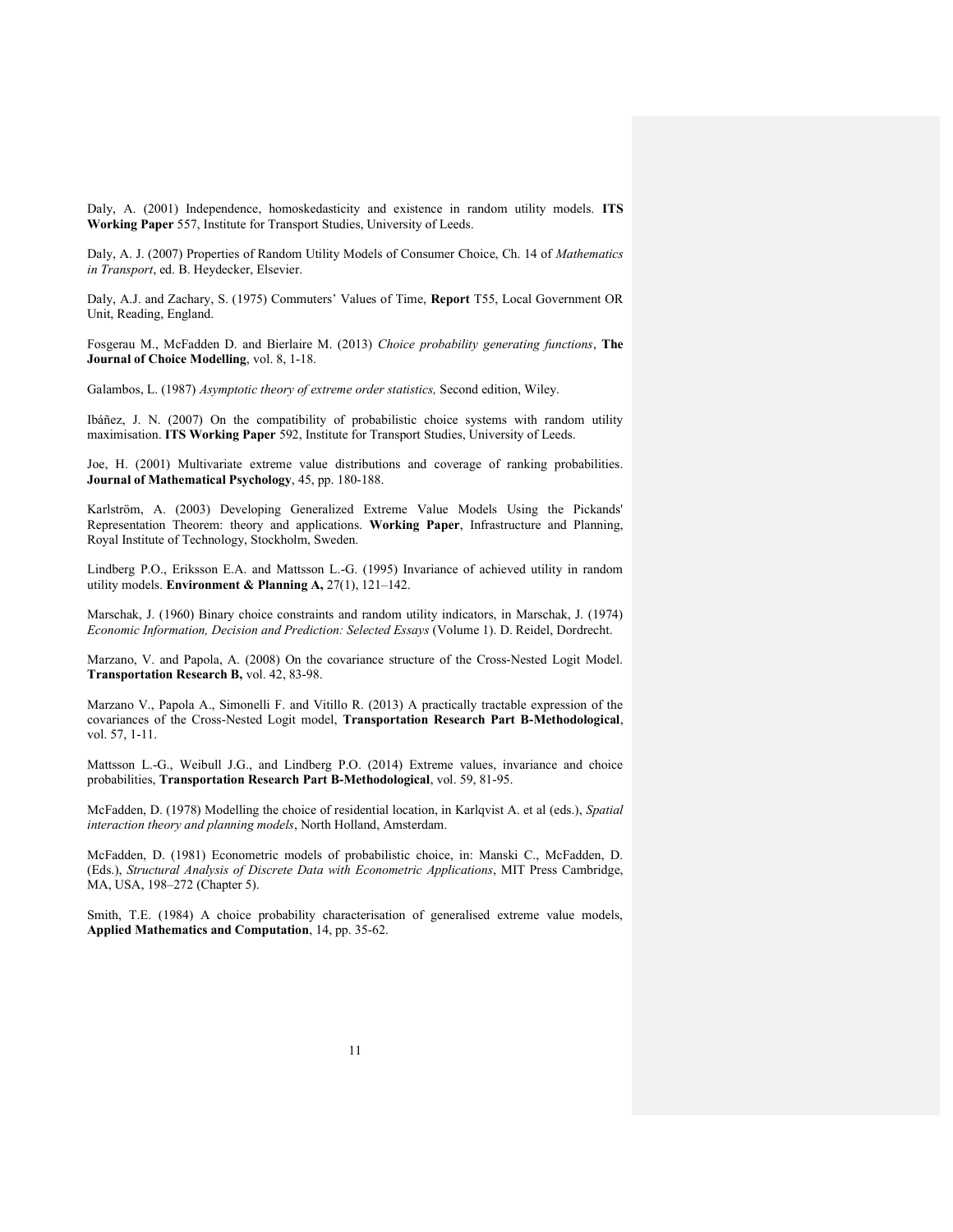### Appendix

The linearity of the determinant of the matrix in  $k$ , stated in Section 4, may be derived by means of the Jacobi-Sylvester criterion. The criterion requires that, if  $D_i$  is the principal submatrix obtained from  $\Sigma_h$  taking into account the first *i* rows and columns,  $\Sigma_h$  is positive definite if and only if det( $D_i$ ) >  $0, \forall i \in \{1, ..., J\}$ . Note that, whatever i, the "structure" of each principal submatrix  $\bm{D}_i$  is always equal to that of  $\Sigma_h$  given in section 4.1, i.e. with elements equal to k on the main diagonal and to  $k - \delta_{ij}/2$  off the main diagonal. Moreover, given the utility difference variances  $\delta$ , each det( $\bm{D}_i$ ) is a function of k only.

These findings allow us to state, as shown below, that for any  $D_i$  of this form,  $det(D_i)$  can be expressed as  $\det(\boldsymbol{D}_i) = a_i k_i + b_i$ , where:

$$
b_{i} = \det \begin{bmatrix} 0 & -\frac{\delta_{12}}{2} & \dots & -\frac{\delta_{1i}}{2} \\ -\frac{\delta_{12}}{2} & 0 & \dots & -\frac{\delta_{2i}}{2} \\ \dots & \dots & \dots & \dots \\ -\frac{\delta_{1i}}{2} & -\frac{\delta_{2i}}{2} & \dots & 0 \end{bmatrix} \text{ and } a_{i} = \det \begin{bmatrix} 1 & 1 - \frac{\delta_{12}}{2} & \dots & 1 - \frac{\delta_{1i}}{2} \\ 1 - \frac{\delta_{12}}{2} & 1 & \dots & 1 - \frac{\delta_{2i}}{2} \\ \dots & \dots & \dots & \dots \\ 1 - \frac{\delta_{1i}}{2} & 1 - \frac{\delta_{2i}}{2} & \dots & 1 \end{bmatrix} - b_{i}
$$

In other words,  $\det(D_i)$  [k] is a linear function of the homoskedasticity parameter k, so if  $a_i \neq 0$ , one and only one k exists such that  $det(D_i) = 0$ . Let us define  $k_i$  to be the k value such that  $\det(\mathbf{D}_i)[k] = 0$ . Moreover, as noted above, since the matrix is positive definite for  $k(\Sigma)$ , it is also positive definite for  $k > k(\Sigma)$ , i.e.  $a_i$  cannot be negative. This implies that if all the  $a_i$  are non-zero, then a positive definite solution exists for  $k > \max\{k_i\}$  and this k then forms the lower limit for real models.

To prove this result, it is sufficient to take into account the following properties about determinants:

(a) 
$$
det\begin{bmatrix} a_{11} & a_{12} & \cdots & a_{1n} \\ a_{21} + b_{21} & a_{22} + b_{22} & \cdots & a_{2n} + b_{2n} \\ \vdots & \vdots & \ddots & \vdots \\ a_{n1} & a_{n2} & \cdots & a_{nn} \end{bmatrix} = det\begin{bmatrix} a_{11} & a_{12} & \cdots & a_{1n} \\ a_{21} & a_{22} & \cdots & a_{2n} \\ \vdots & \vdots & \ddots & \vdots \\ a_{n1} & a_{n2} & \cdots & a_{nn} \end{bmatrix} + det\begin{bmatrix} a_{11} & a_{12} & \cdots & a_{1n} \\ a_{21} & a_{22} & \cdots & a_{2n} \\ \vdots & \vdots & \ddots & \vdots \\ a_{n1} & a_{n2} & \cdots & a_{nn} \end{bmatrix}
$$
  
\n(b)  $det\begin{bmatrix} ka_{11} & ka_{12} & \cdots & ka_{1n} \\ a_{21} & a_{22} & \cdots & a_{2n} \\ \vdots & \vdots & \ddots & \vdots \\ a_{n1} & a_{n2} & \cdots & a_{nn} \end{bmatrix} = k det\begin{bmatrix} a_{11} & a_{12} & \cdots & a_{1n} \\ a_{21} & a_{22} & \cdots & a_{2n} \\ \vdots & \vdots & \ddots & \vdots \\ a_{n1} & a_{n2} & \cdots & a_{nn} \end{bmatrix}$ 

(c) if **D** contains two or more linearly dependent rows, then  $det(D_i) = 0$ 

Applying recursively the property (a) to the matrix  $\bm{D}_i$  (or equivalently to  $\bm{\Sigma}_h$  since they have the same structure), and using the properties (b) and (c), it follows that: